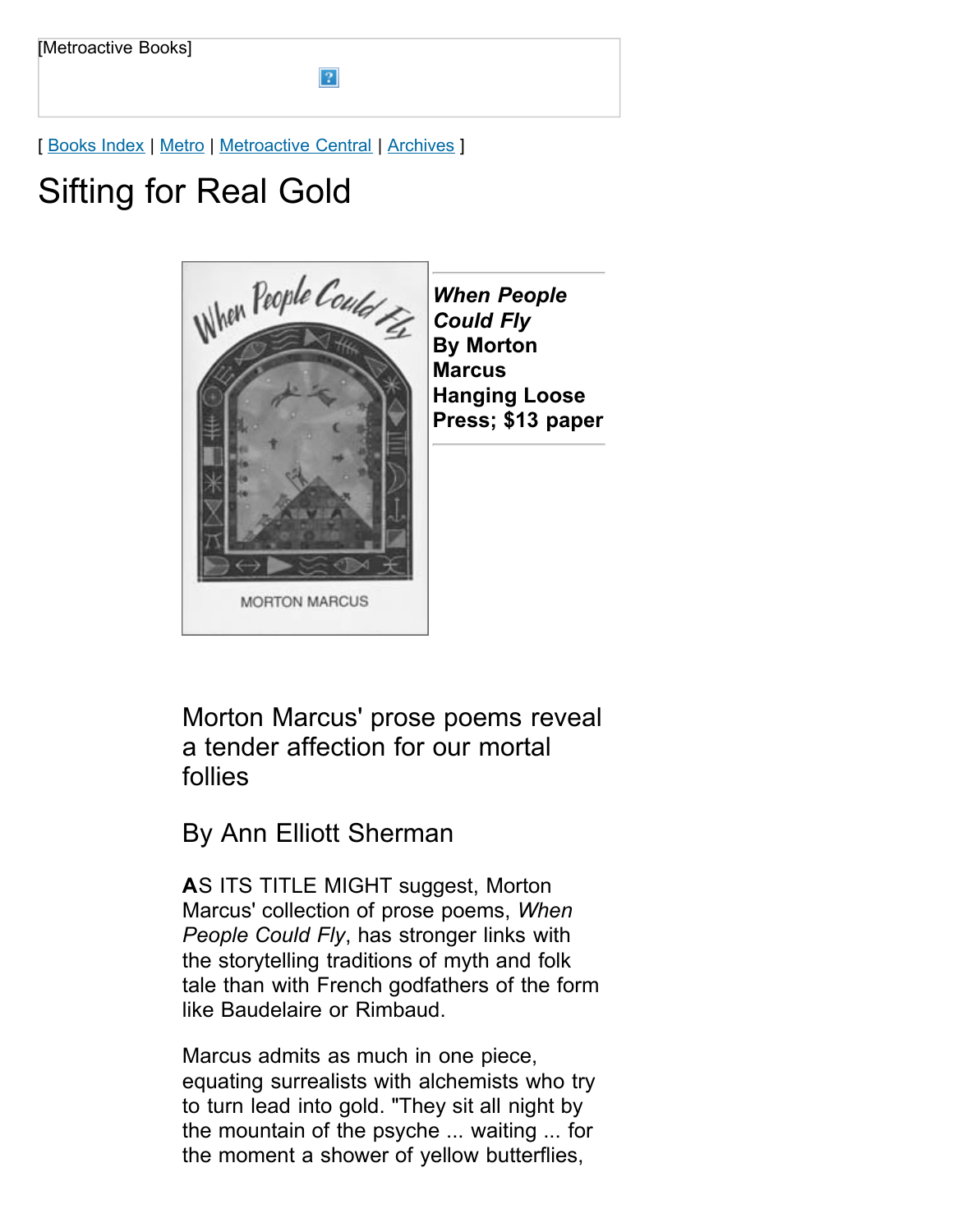as elusive as moonbeams, scatters from deep inside the mountain," while the author and a simpatico colleague diligently sift through gravel for the real gold.

That is not to say that Marcus breaks entirely with the sense of absurdity usually evident in the prose poem. But where one might ordinarily find an undercurrent of world-weary detachment, black humor or downright perversity in a prose poem's tone, Marcus reveals a tender affection for our mortal follies. His description of "The Storyteller" serves as a kind of self-portrait: "All his stories were impossible but never cruel."

Marcus' strategy is obliquely put forth in "The Man Who Committed Suicide," a piece that can be interpreted as a kind of allegorical manifesto. Horrified by his daily readings of news reporting nothing but violence and abuse, and left only with penscratchings on a notebook to communicate "his immense disgust at the barbarity of the human race," the man swallows a bottle of sleeping pills.

He wakes up the next morning to find the rest of the world in an endless sleep, and after a day and night of listening to nothing but wind wrapping itself around the motionless city, he realizes what he must do. Starting with the news seller across the street, the man awakens the sleepers with "a kiss that was gentle and firm at the same time."

Marcus succeeds best at breathing life back into sleeping giants of history, where what the reader knows or is told about the actual persons or events lends heft, and the sharper edge of reality hones his flights of fancy. "Guillotine" is an especially deft weaving of the fear, resignation and unexpectedly funny last thoughts of a